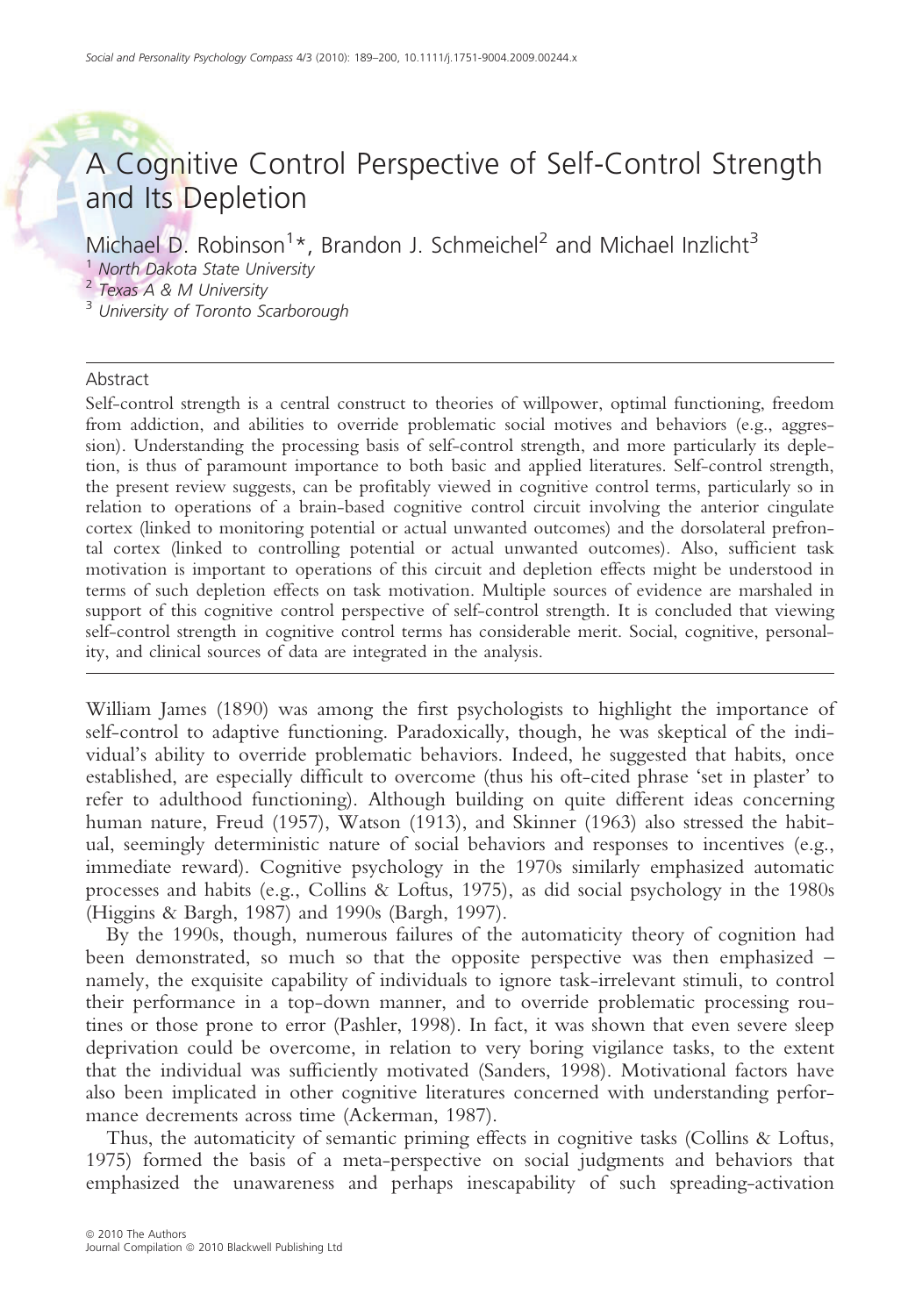influences (Bargh & Chartrand, 1999). Conversely, the recent social cognitive emphasis on self-control processes (Baumeister & Vohs, 2004) arguably borrows from prior cognitive research on executive control (Posner & Raichle, 1994) and cognitive control (Rabbitt, 1979) processes. For this reason, there is likely an intimate potential relationship between social and cognitive perspectives of how top-down control operates, an integrative potential that is systematically reviewed in our paper.

## The Strength-Based Perspective of Self-Control

Baumeister, Heatherton, and Tice (1994) first suggested that multiple problematic outcomes of both social and clinical significance – among them, addiction, aggression, criminality, overeating, and gambling – could be understood in terms of failures of selfcontrol. This review, and other early work in the area, gave rise to a set of interlinked hypotheses. First, the self's ability to control problematic outcomes is not unlimited in nature; rather, it is limited. Second, variations in self-control strength, both across individuals and across social occasions, are critical to understanding whether self-control operations will be successful or unsuccessful. Third, exercising self-control should undermine subsequent efforts after self-control, much as the extensive use of a muscle renders it fatigued (Muraven & Baumeister, 2000). Fourth, if there is a common selfcontrol resource used for multiple purposes (Baumeister et al., 1994), even very different efforts after self-control (e.g., suppressing an emotional expression, then persisting on an unsolvable task) should mutually inhibit each other if the time interval between them is short.

In support of such hypotheses, individuals have been randomly assigned to a first task that either should or should not require use of limited-capacity self-control resources (Muraven & Baumeister, 2000). Consistent with predictions, it has been found that depleting self-control by a first task results in lesser self-control in a second, often unrelated task. Impressive generalization has occurred across multiple first tasks (Baumeister, Muraven, & Tice, 2000) and multiple dependent measures, in the latter case including objective measures of intellectual performance (Schmeichel, Vohs, & Baumeister, 2003), abilities to make favorable social impressions (Vohs, Baumeister, & Ciarocco, 2005), and tendencies toward physical aggression (DeWall, Baumeister, Stillman, & Gailliot, 2007). Self-control depletion, in other words, is quite problematic to subsequent functioning (Schmeichel  $\&$ Baumeister, 2004).

### Cognitive Control Processes

Self-control strength has been conceptualized in terms of momentarily available self-control resources and depletion effects have been similarly conceptualized (Baumeister et al., 2000). Resource-based views of human cognition and behavior have been surprisingly difficult to operationalize and verify, however (Pashler, 1998). We can reiterate here that very extreme manipulations of sleep deprivation and tedium – which should deplete selfcontrol to the extreme as well – have resulted in surprisingly small performance deficits among task-motivated individuals (Sanders, 1998). In other words, cognitive analyses of resources and their depletion have resulted in somewhat of an explanatory dead end (Navon, 1984). Invoking the idea of resources might or might not be similarly problematic in understanding self-control strength processes and we do consider a recent demonstration that self-control strength covaries with blood glucose levels (Gailliot et al., 2007) in a later section of the paper.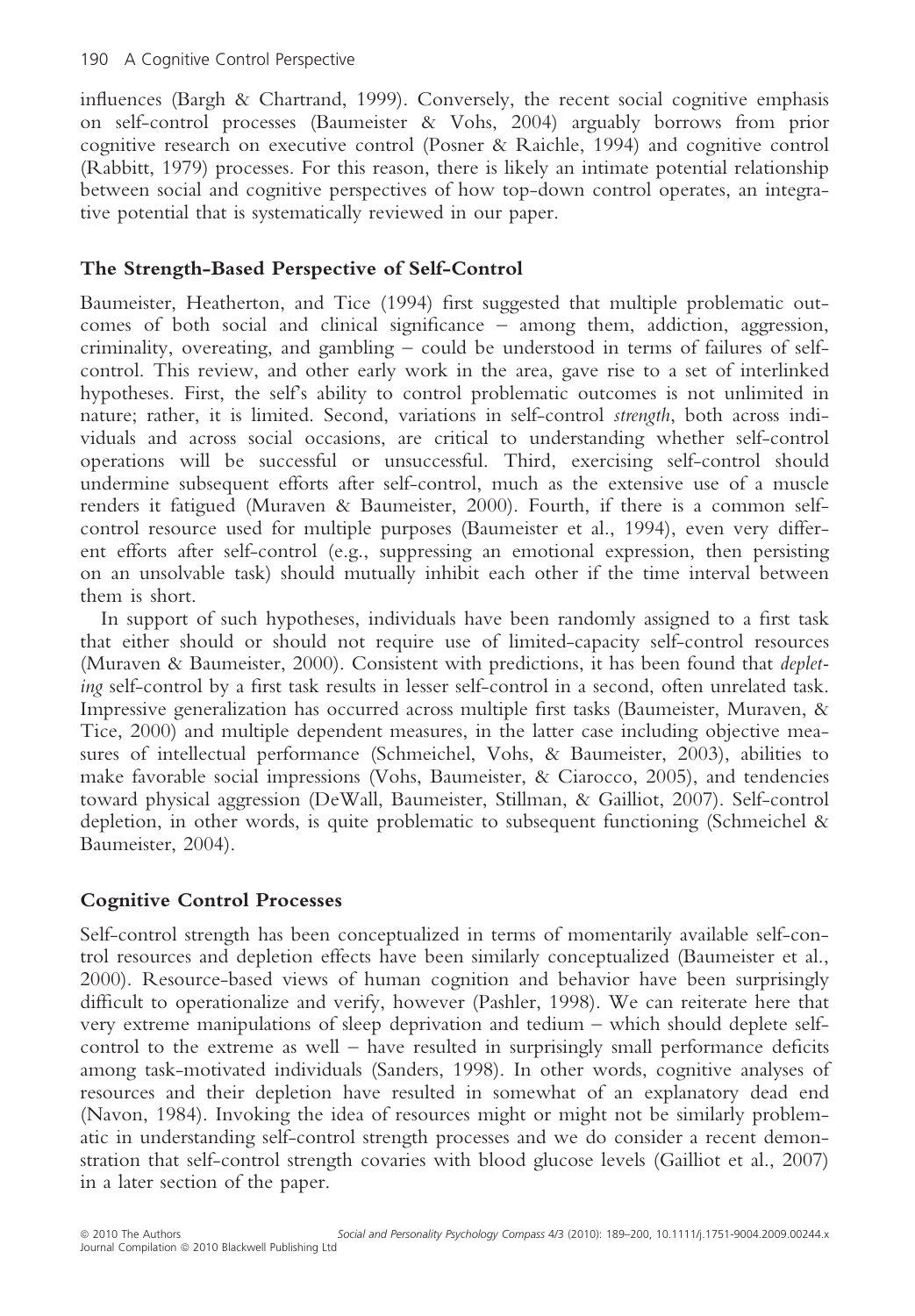Of more importance to our analysis is the potential link of the self-control strength construct to cognitive control processes. Cognitive control processes are typically examined in basic reaction time (RT) tasks, such as the color-word Stroop task (MacLeod, 1991), that require the individual to override a dominant response tendency (e.g., to categorize by the word in question) in favor of a sub-dominant response tendency (e.g., to categorize by the font color in question). The self-control and cognitive control literatures, thus, would seem to overlap considerably in their mutual concern with the person's ability to inhibit dominant responses in a task-defined or otherwise strategic manner (Miller & Cohen, 2001; van Veen & Carter, 2006).

Cognitive control processes can be assessed in several manners. In RT tasks, higher levels of cognitive control have been operationalized in terms of lesser interference in Stroop-like tasks (MacLeod, 1991) and in terms of greater tendencies to slow down following erroneous responses (Rabbitt, 1979). In neurocognitive terms, the anterior cingulate cortex (ACC) is involved in monitoring problematic processing and behavioral occurrences (van Veen & Carter, 2006), whereas the dorsolateral prefrontal cortex (dlPFC) is involved in instantiating cognitive control in a goal-directed (rather than habitual) manner (Kerns et al., 2004; Lieberman & Eisenberger, 2005). In neurocognitive terms, we primarily consider results involving an evoked brain-potential component termed the error-related negatively (ERN: Falkenstein, Hoormann, Christ, & Hohnsbein, 2000), whose neural generator is the ACC (van Veen & Carter, 2002). More will be said about these measures of cognitive control, and others, below.

### A Heuristic Model

We do not seek to replace or supplant the strength-based theory of self-control (e.g., Schmeichel & Baumeister, 2004). Rather, we seek to further understand how self-control strength functions from a cognitive control perspective. Accordingly, Figure 1 decomposes self-control strength in terms of three overlapping, but also potentially separable, mechanisms – task motivation, task monitoring, and operating processes. Just as there are multiple contributors to cognitive control performance, then, we suggest that there are multiple contributors to understanding the self-control strength construct. Of additional



Figure 1 A Cognitive Control Perspective of Self-Control Strength, Hypothesized Mediators, and Effortful Performance.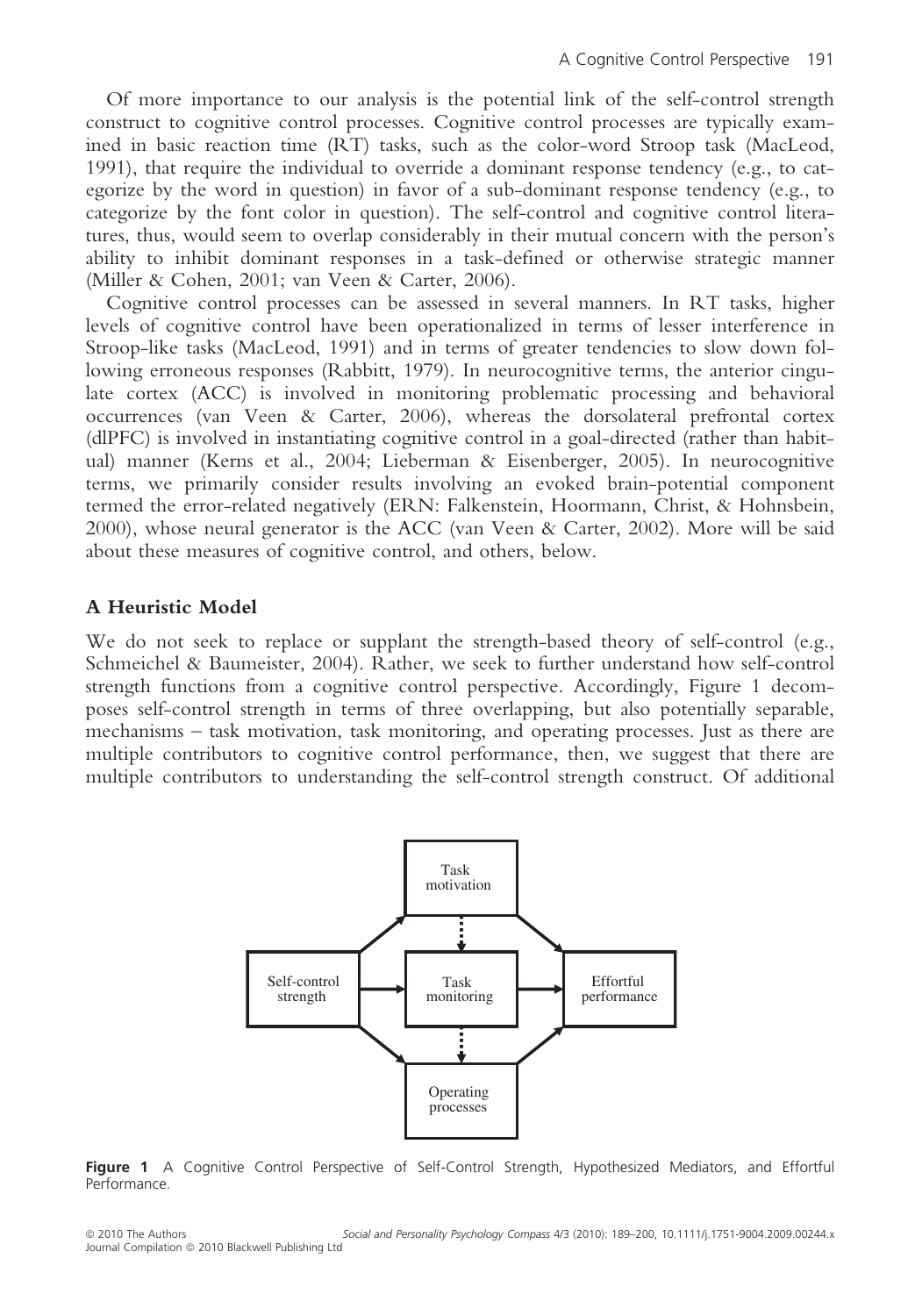importance, we suggest that self-control is probably not special, but rather borrows from a general-purpose brain-based system related to concern with, monitoring of, and remediation of problematic events and behaviors of multiple types (Miller & Cohen, 2001). Relevant evidence for this idea is reviewed below.

An energizer of the cognitive control system is motivation (Sarter, Gehring, & Kozak, 2006). Stated in other terms, if there is low motivation to control a problematic tendency, it is unlikely that the cognitive control system of the prefrontal cortex will be recruited. This in turn would result in suboptimal performance (Lieberman & Eisenberger, 2005). Thus, one major component to self-control strength is likely one's willingness to work hard on a difficult task. There are reasons for thinking that performing one effortful task is likely to undermine one's motivation to work hard on a second effortful task. In other words, depletion effects may be understood in motivational terms. Relevant evidence for this idea is reviewed below.

Potentially separable from self-control capacity or even task motivation is what we term task monitoring. To perform non-habitual tasks well, potential or actual mistakes must be recognized. In the absence of recognizing error-proneness, cognitive and behavioral habits would dominate (Lieberman & Eisenberger, 2005). Although many of these habits would generally serve the self, many would not (Bargh & Chartrand, 1999). From this perspective, task monitoring processes are crucial, though not sufficient by themselves (Kerns et al., 2004), for overriding problematic response tendencies. Self-control strength and its depletion may thus be reliant on such monitoring processes, a point substantiated in our review.

The success (versus failure) of cognitive control is primarily a result of dlPFC activation (Kerns et al., 2004) and the processes uniquely implemented by this brain structure (Knight & Stuss, 2002). Damage to the dlPFC leads to perseverative tendencies and behaviors, major difficulties in social functioning, and indeed to impaired self- and emotion-control abilities (Saint-Cyr, Bronstein, & Cummings, 2002). Note that these consequences of dlPFC damage are highly consistent with impaired self-control as highlighted by the strength-based theory of self-control (Baumeister et al., 2000). Thus, it is suggested that the recruitment of the dlPFC's resources should play an important role in understanding whether self-control will be instantiated or not (Goldberg, 2001). Finally, the dlPFC is activated in context-specific terms (Miller & Cohen, 2001) and we provide evidence that self-control strength may be similarly characterized.

# Findings in Support of the Heuristic Model

One purpose of the review is to introduce studies involving cognitive control measures and findings that would seem especially germane to understanding how self-control strength works. In addition, a number of social and personality psychologists have adopted and adapted cognitive control methods in understanding the processing basis of self-control strength. Relevant findings of this type are reviewed as well. In sum, there is an emergent potential interface of social and cognitive perspectives on top-down control that we sought to highlight.

### Self-control strength in terms of task motivation

A first important set of studies was reported by Schmeichel (2007). In four studies, he showed that there appears a close connection between self-control depletion effects and cognitive control processes. Manipulations of ego depletion undermined cognitive control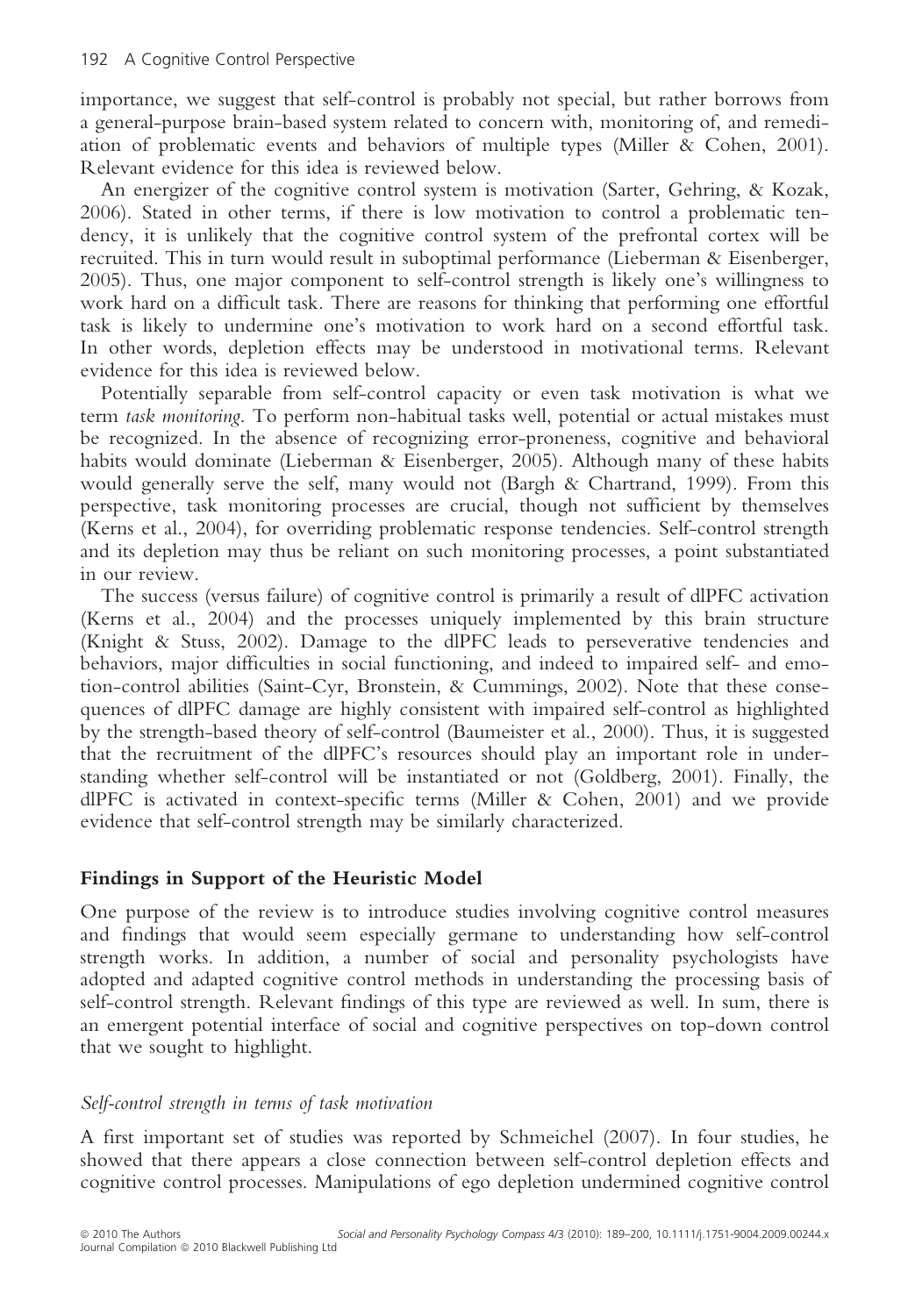performance (e.g., Experiment 1) and the reverse direction of influence was found as well (Experiment 3). Related results have been reported by Schmeichel, Volokhov, and Demaree (2008). These data strongly suggest that basic processes related to cognitive control (e.g., working memory, reliant on the dlPFC: Goldberg, 2001) overlap considerably with those involved in self-control of a more molar social type (e.g., suppressing one's emotional displays).

The cognitive control literature has suggested that controlling unwanted outcomes may be more dependent on task motivation than on capacity or strength (Gehring & Knight, 2000; Sarter et al., 2006). Muraven's social psychology research is particularly relevant to this emphasis on task motivation. First, Muraven and Slessareva (2003) showed that apparent depletion effects due to the use of self-control resources could be overcome to the extent that the individual was offered a sufficient incentive for doing so (for a related priming perspective, see Martijn et al., 2007). Second, Muraven, Shmueli, and Burkley (2006) found that self-control depletion effects were highly dependent on whether participants expected a demanding task in the future. Third, consistent with earlier findings reported by Moller, Deci, and Ryan (2006), Muraven, Gagne, and Rosman (2008) found that engaging in self-control for intrinsic, participant-endorsed reasons did not undermine subsequent self-control performance. In sum, there appears to be a close potential link between lower levels of task-motivation and self-control failures. Such motivational factors are further discussed below, particularly so because we believe that they influence the other mechanisms involved in self-control depicted in Figure 1.

#### Self-control strength in terms of task monitoring

Personality and clinical investigations have shown that monitoring processes are crucial to effective self-control in general terms (that is, aside from self-control depletion manipulations). Brown and Ryan (2003) found that individual differences in mindfulness, conceptualized in monitoring terms, were associated with numerous beneficial outcomes, including higher levels of subjective well-being, higher levels of autonomous functioning, and lower levels of depression. The latter result is particularly important because numerous studies have now shown that being mindful of present reality (i.e., monitoring it to a greater extent) mitigates even clinical tendencies toward depression (Williams, 2008).

More germane to our processing analysis, though, are three recent studies. Compton et al. (2008) found that individuals displaying stronger ERN responses to errors (reflecting error-monitoring processes: Holroyd & Coles, 2002) were better able to control their emotional reactions to stressors in daily life. Compton et al. (2009) replicated this pattern and showed that it was true of both depressed and non-depressed individuals. Hirsh and Inzlicht (in press) extended this link of ERN processes to everyday life outcomes by showing that individuals displaying stronger ERNs had higher GPAs, a classic measure of self-control success (Tangney, Baumeister, & Boone, 2004). At least from an individual differences perspective, then, the monitoring processes linked to the ACC (van Veen & Carter, 2002) appear particularly informative in understanding outcomes typically viewed in strength-related terms (Baumeister et al., 1994). Further studies of this ERN model of self-control can be recommended.

Turning to a related issue, Figure 1 suggests that greater task motivation should be associated with greater task monitoring. Studies provide direct support for this idea. When participants are motivated to be accurate, their brains exhibit evidence of increased monitoring for conflict or error (Falkenstein et al., 2000). Conversely, when participants are not personally invested in a task, there appears to be less monitoring of one's potential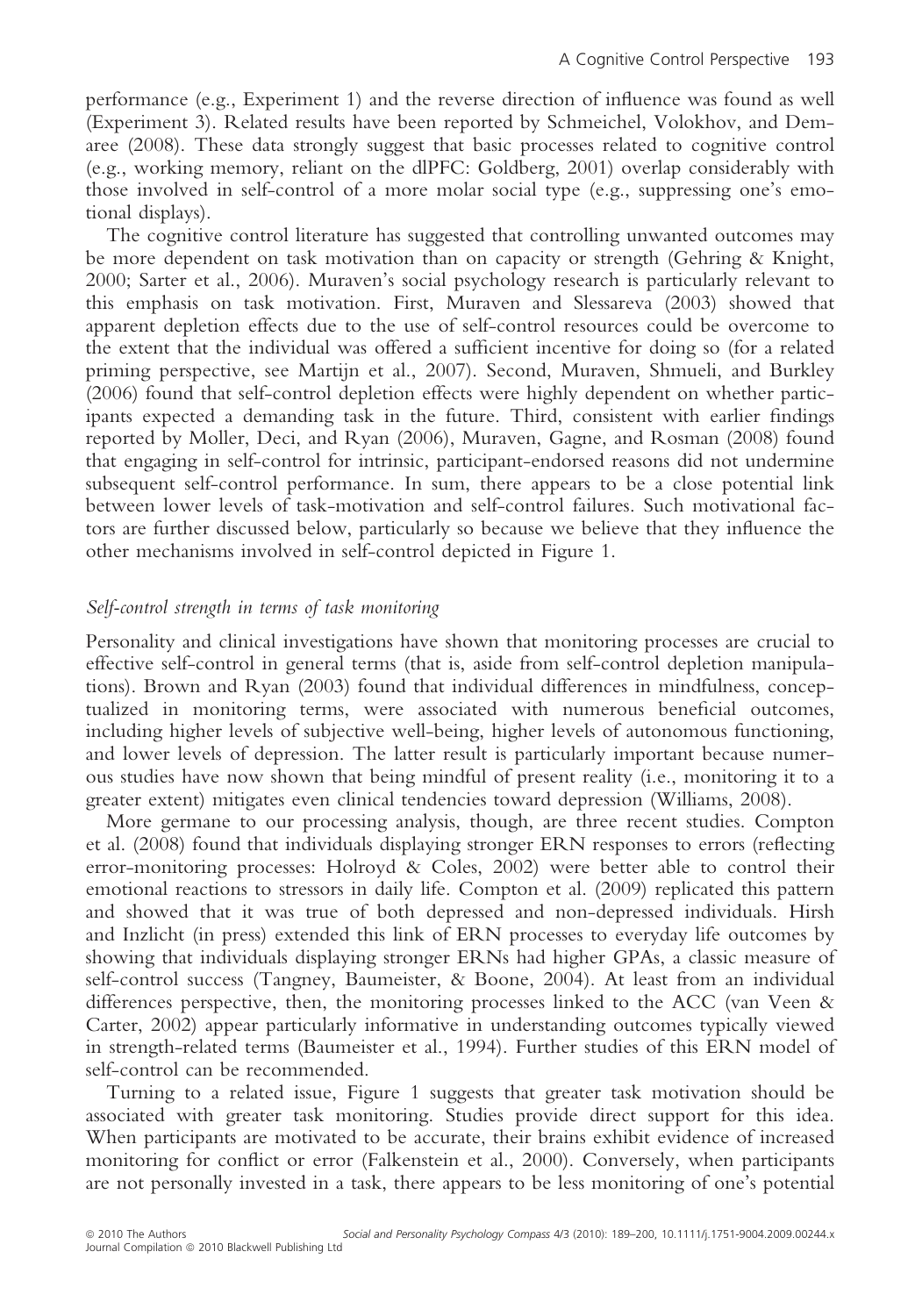for error (Hajcak, Moser, Yeung, & Simons, 2005). A particularly relevant study was conducted by Inzlicht and Gutsell (2007). They found that a self-control depletion manipulation resulted in a smaller subsequent ERN signal in a basic cognitive task. Conceptually similar results have been reported by others (Inzlicht, McKay, & Aronson, 2006; Richeson & Shelton, 2003). Thus, task monitoring is sensitive to both depletion and motivational influences and may thus be a key component of whether self-control performance will be successful or not.

Finally, there is a great deal of convergence on the importance of the ACC (the generator of the ERN: van Veen & Carter, 2002) to monitoring both unwanted cognitive and social outcomes. It is well-established that the ACC responds to error-prone contexts or actual errors (van Veen & Carter, 2006). More recently, it has been shown that the ACC responds to social rejection manipulations (Eisenberger, Lieberman, & Williams, 2003), pain (Rainville, Duncan, Price, Carrier, & Bushnell, 1997), and negative emotional events and experiences (Duncan & Barrett, 2007). Data of this type have led to the idea that the ACC serves a quite general purpose in recognizing problematic occurrences, cognitive as well as social (Lieberman & Eisenberger, 2005). Results of this type are further suggestive that the same ACC-dlPFC circuit is likely to be involved in both cognitive control and self-control (Goldberg, 2001).

### Self-control strength in terms of operating processes

The monitoring processes of the ACC are viewed as perhaps necessary, but not sufficient, for instantiating cognitive control (Lieberman & Eisenberger, 2005). For example, high levels of ACC activity have been observed among individuals (such as those suffering from obsessive-compulsive disorder) who nonetheless exhibit difficulties overriding unwanted behaviors (Gehring & Knight, 2000). Thus, the role of the ACC is conceptualized as a problem-monitor, which in turn recruits the dlPFC to do the actual work of inhibiting problematic response tendencies (Miller & Cohen, 2001). An elegant cognitive control study along these lines was conducted by Kerns et al. (2004).

Further, at least two sources of evidence link the dlPFC to outcomes of relevance to understanding self-control strength. The first source establishes quite clearly that damage to the dlPFC results in problems in controlling habitual thoughts, feelings, motivations, and behaviors (Knight & Stuss, 2002). Thus, if there is a brain locus of self-control, it is most clearly dependent on processes instantiated by the dlPFC (Goldberg, 2001). The second source links dlPFC activation (as well as activation in other brain structures not of central interest here) to preferences and choices consistent with favoring long-term rationality over short-term immediate gains (e.g., McClure, Botvinick, Yeung, Greene, & Cohen, 2007). Because self-control processes operate similarly (Baumeister et al., 1994), the results of McClure et al. are highly informative concerning this dlPFC⁄self-control interface.

In contrast to the ERN findings reported above, though, there is preciously little social or personality work on dlPFC's probable link to self-control operations. That said, errorcorrection processes in RT (e.g., slowing down following an error) have shown a systematic relationship to dlPFC activation (Kerns, 2006; Kerns et al., 2004). In this cognitive control context, the five studies of Robinson (2007) are informative. He found that individuals who paused following their cognitive errors to a greater extent reported (1) higher levels of life satisfaction, (2) lower levels of depression, (3) were seen to be happier by naïve observers, (4) were better capable of recognizing rewards and punishments in the environment, and (5) exhibited better abilities to inhibit dominant task sets.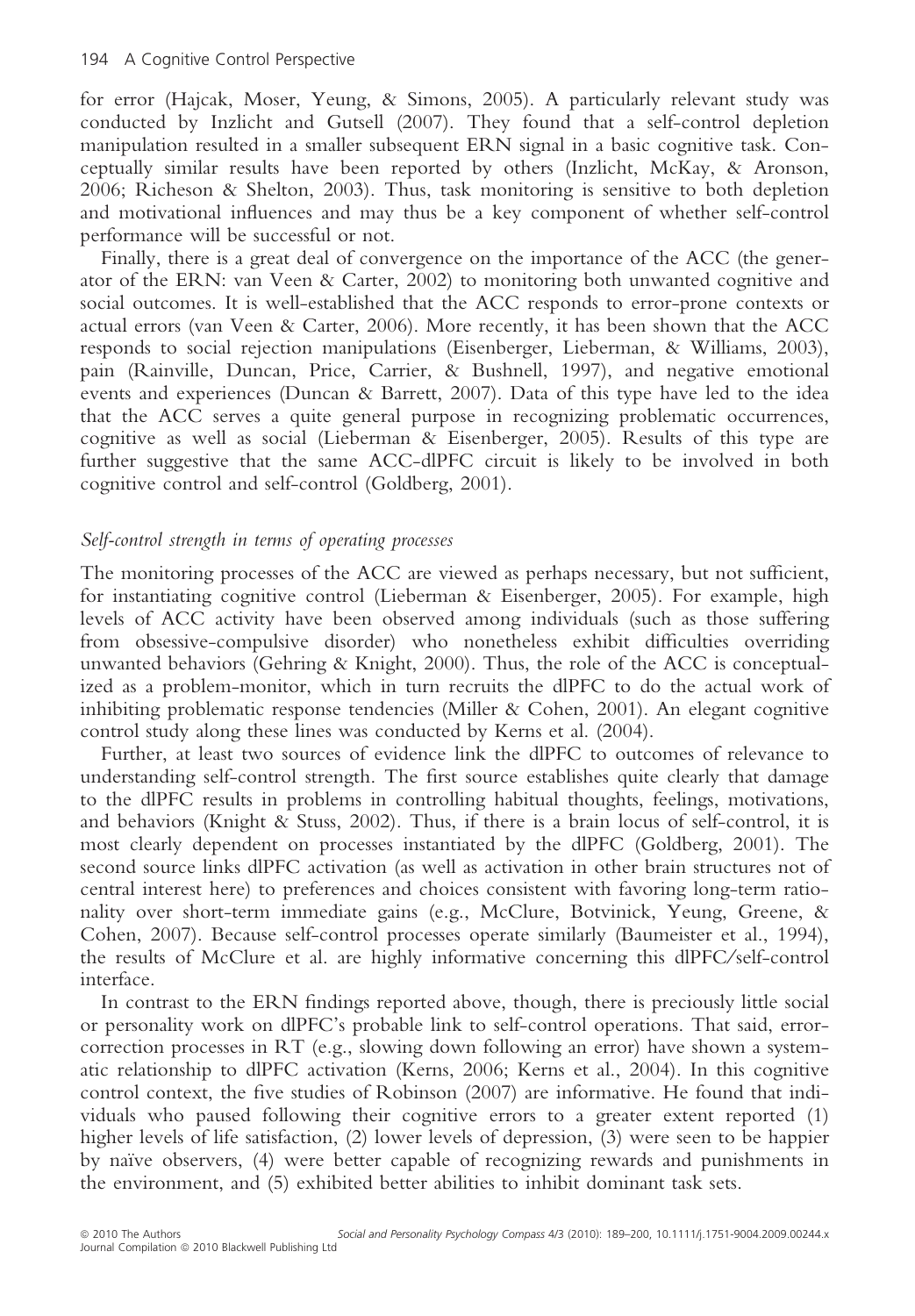The utility of this cognitive model of self-control strength was further substantiated in several subsequent investigations. Wilkowski and Robinson (2008a) showed that highly psychopathic individuals slowed down following error feedback to a lesser extent, consistent with clinical theories of psychopathy (Patterson & Newman, 1993). Moeller and Robinson (2009) found that men, relative to women, exhibited this tendency to a lesser extent, consistent with men's greater levels of behavioral impulsivity (e.g., Eagly & Steffen, 1986). Other related findings can be cited as well (Robinson, Ode, Wilkowski, & Amodio, 2007; Robinson, Pearce, Engel, & Wonderlich, 2009). Thus, a cognitive control model of self-control strength appears to have considerable value, primarily so far from an individual differences perspective.

#### Context-specificity in the cognitive control system

The strength-based perspective of self-control (Muraven & Baumeister, 2000) posits that a common set of resources are used in relation to multiple self-control efforts. Results are generally compelling in support of this point (Baumeister et al., 2000; Schmeichel & Baumeister, 2004). Yet, Baumeister et al. (1994) also highlighted cases in which self-control failures appeared particular to a given class of temptations (e.g., alcohol, gambling, or procrastination). Thus, self-control could operate in both general and context-specific terms.

From a cognitive control perspective, in fact, specificity of the latter type should be expected. For the ACC to serve as an effective 'alarm' system (Lieberman & Eisenberger, 2005), it should remain quiescent much of the time. Otherwise, it would lose its value, much like in the 'boy who cried wolf' parable. Similarly, the dlPFC's activity shows exquisite sensitivity to the contexts in which it is needed (Lieberman & Eisenberger, 2005). It follows that there should be self-control benefits to recruiting cognitive control wisely  $-$  i.e., in *particular* situations in which not doing so could be problematic. Recent studies have supported such ideas.

In an interesting analysis of self-control, Kuhl (2000) proposed two distinct responses to stress, one state-oriented in nature and the other action-oriented in nature. The state orientation is marked by ruminating on stress, higher levels of self-consciousness, and emotion-focused coping. The action orientation is marked by efforts to meet threats or challenges by action, lower levels of self-consciousness, and problem-focused coping. In an impressive program of research, Jostmann and Koole (2006, 2007) have found that action-oriented individuals are not higher in their self-control or cognitive control capacities in the absence of stressors. However, in the presence of stressors, it appears that action-oriented individuals recruit cognitive control, whereas state-oriented individuals do not. It is intuitive that this differential pattern may well be key to understanding the maladaptive responses to stress exhibited by state-oriented individuals.

Self-control issues figure prominently in anger and aggression. A recent body of work has provided significant insights into the cognitive control processes involved. Traditional theories of aggression contend that individuals are pawns of their activated hostile thoughts. For example, it is well-established that incidental priming procedures of a hostility-related type (e.g., hostile media exposure) result in higher levels of subsequently reported anger, exhibited aggression, pro-violence attitudes., and so on (Anderson et al., 2003). However, such priming effects, though significant, are small to moderate in magnitude (Bushman & Anderson, 2001). This fact has given rise to a recent body of findings indicating that some individuals automatically self-regulate such thoughts and their influence. For example, Mauss, Evers, Wilhelm, and Gross (2005) found that individuals favoring the emotion-regulation of anger, in a modified implicit association task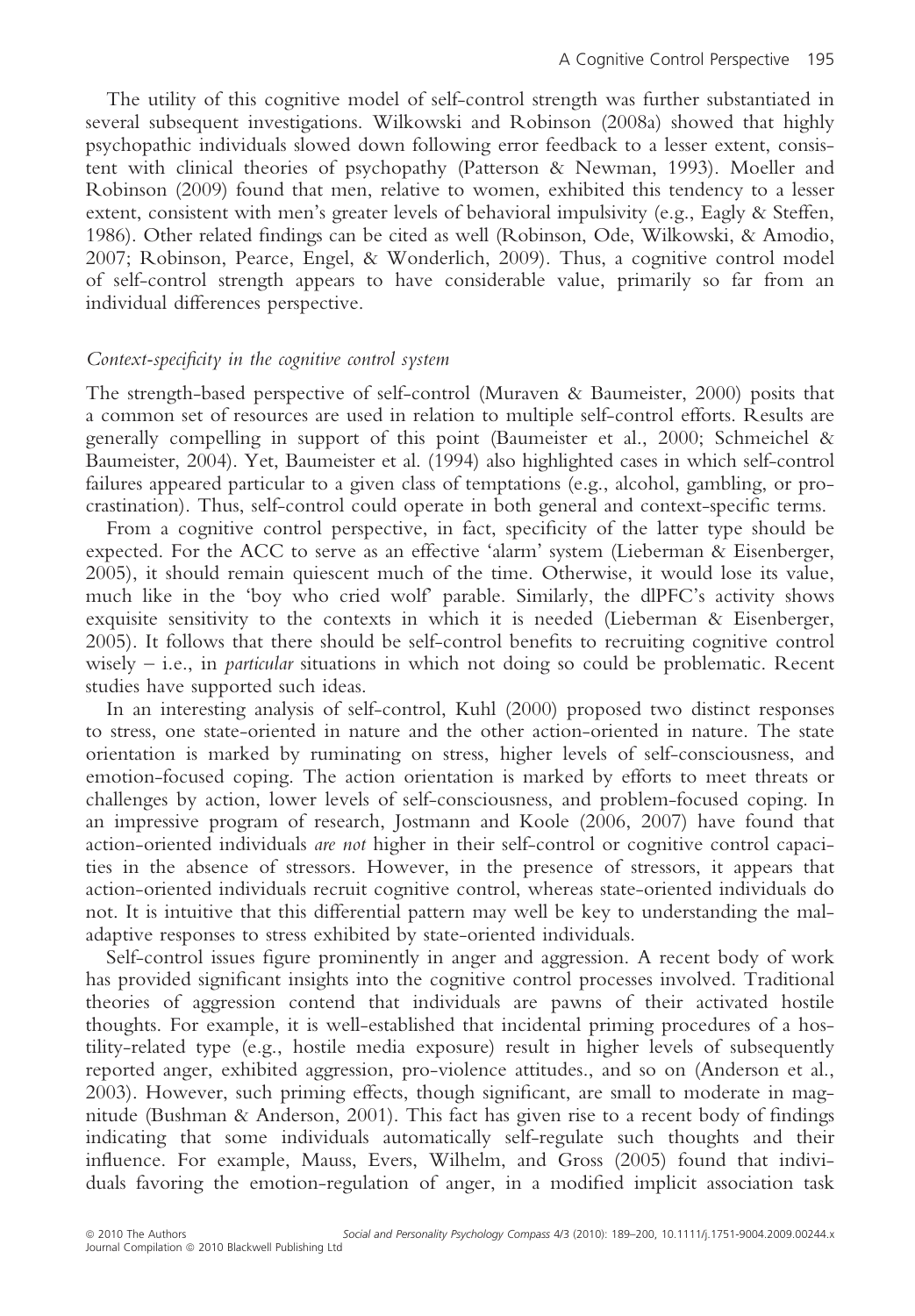(Greenwald, McGhee, & Schwartz, 1998), were in fact less reactive to hostility-related inductions, most impressively in physiological terms.

An implicit cognitive perspective on individual differences in anger and aggression has also been pursued by the first author's graduate students. Meier and Robinson (2004) found that aggressive and non-aggressive individuals had equally accessible hostile thoughts, but that non-aggressive individuals were less influenced by such thoughts. This set of facts gave rise to research showing that non-aggressive individuals self-regulate their activated hostile thoughts, but do so in implicit processing rather than effortful terms (Meier, Robinson, & Wilkowski, 2006; Wilkowski, Robinson, & Meier, 2006). We subsequently showed that non-aggressive individuals differentially recruit cognitive control (as measured by tasks such as the Stroop task), but only in the specific context of hostile thought activation (Wilkowski & Robinson, 2008b; Wilkowski, Robinson, & Troop-Gordon, 2009). Finally, a recent study found that is possible to train all individuals to self-control their hostile thoughts, implicitly so, with a consequent reduction in physical aggression (Meier, Wilkowski, & Robinson, 2008).

In their introduction to the Handbook of Self-Regulation, Baumeister and Vohs (2004) contrasted effortful theories of self-control with more recent sources of data suggesting that self-control may not always operate in such an effortful manner. Since then, support for the idea of automatic self-control processes has systematically accumulated (Ferguson, Hassin, & Bargh, 2008). We suggest that a cognitive control perspective of self-control has considerable merit in this context. A key consideration likely involves a monitoring mechanism implicitly tuned to potentially problematic situations or behaviors, whether cognitive or social.

### Additional considerations

In positing an entity such as self-control strength, it would be useful to measure it independent of the phenomena the construct is meant to explain (e.g., depletion effects). An important set of studies along these lines was recently conducted by Gailliot et al. (2007). In these studies, it was shown that acts of self-control reduce glucose levels and that the ingestion of glucose mitigates self-control depletion effects. It is probable that glucose levels influence the processes highlighted here, particularly task motivation (Thayer, 2001). Thus, the findings of Gailliot and colleagues are potentially amenable to present analysis. We admit that this suggestion is speculative at the present time. In any case, we will be interested in further developments of this glucose model of self-control strength.

Even more recently, the importance of motivation to self-control depletion effects has been highlighted in a review by Baumeister and Vohs (2007). The present review can be viewed in terms of furthering this suggestion of the importance of motivational factors. What the cognitive control literature has tended to emphasize is motivation to perform a task well (e.g., Falkenstein et al., 2000). What Baumeister and Vohs additionally suggested was that people are motivated to preserve their self-control resources for possible future use. Thus, there may be an inverse relation between task motivation and motivation to preserve one's self-control resources.

The strength-based view of self-control (e.g., Muraven & Baumeister, 2000) emphasizes capacity considerations, perhaps irrespective of motivational factors. The motivational override posited by Baumeister and Vohs (2007), instead, emphasizes processes that we suggest are not capacity-based, an important limitation to the strength-based model in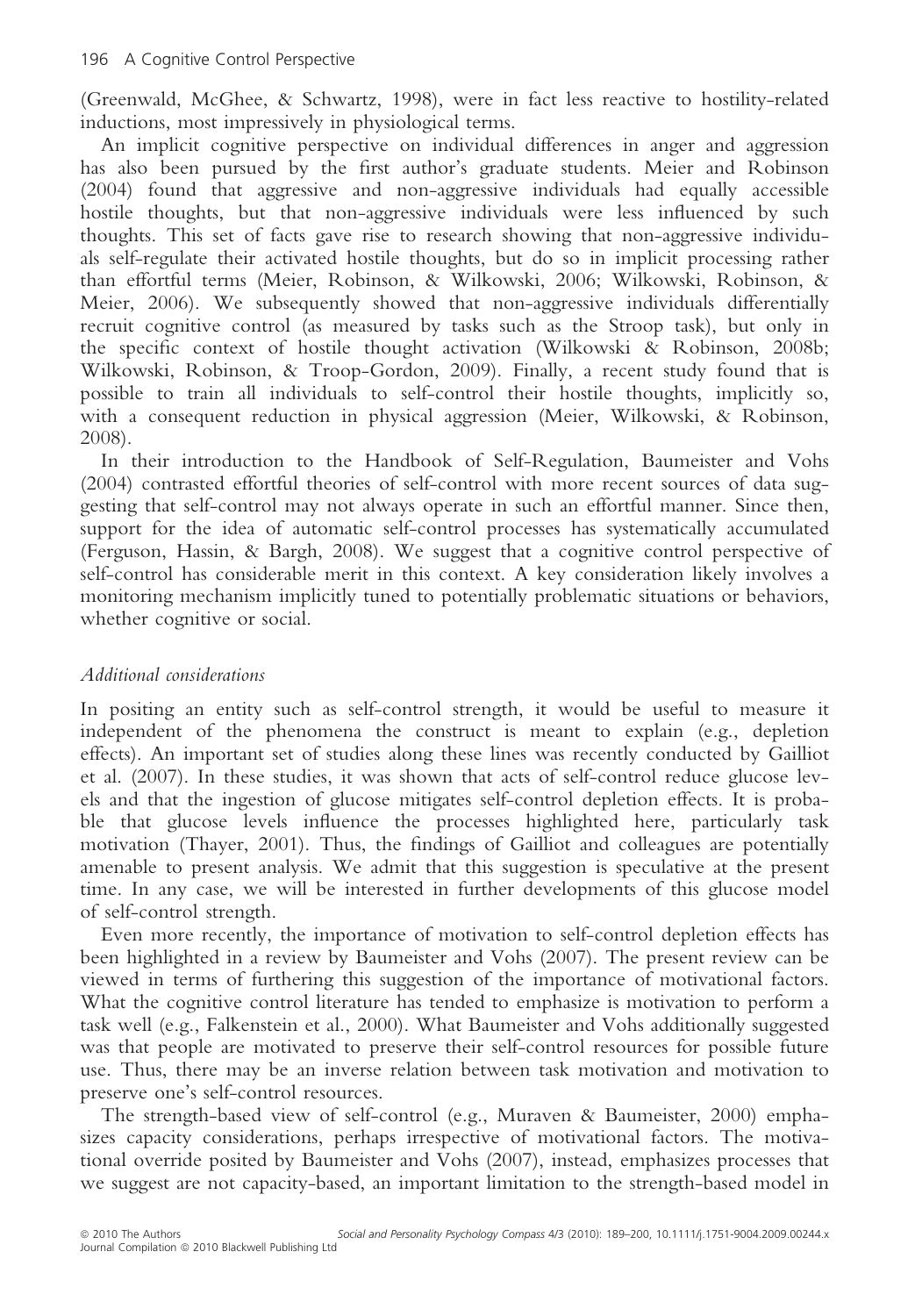our view. A further question should be considered – namely, whether self-control strength can be viewed in motivational rather than capacity-related terms, a possibility hinted at by some sources of data (Moller et al., 2006; Muraven & Slessareva, 2003). Regardless, further work concerned with this motivational-capacity interface seems desirable in better understanding it.

## Conclusions

The initial literature review of self-control by Baumeister et al. (1994) can be credited multiple times over. The executive capacities of the self had been neglected, a clear and important theory was offered, relevant findings were subsequently amassed (Baumeister et al., 2000; Muraven & Baumeister, 2000; Schmeichel & Baumeister, 2004), and new directions of self-control research were charted. The present authors were inspired by Baumeister et al.'s theory in multiple ways, probably too numerous to mention. The present analysis of self-control strength and its depletion contends that there is value to understanding self-control strength from a cognitive control perspective, particularly in relation to task motivation, task monitoring, operating processes, and context-specific recruitment. There is value to other perspectives of self-control as well, such as those based on construal-level theories (Fujita & Han, 2009). In any case, it is clear that the self-control strength construct has invigorated an exciting and vital literature tackling key questions concerning optimal and suboptimal human functioning.

# Short Biographies

Michael Robinson's research is located at the interface of personality, social, cognitive, and emotion-related areas of study. He has published numerous articles in recent years, received several research awards, and is an associate editor for Journal of Personality and Social Psychology and Cognition and Emotion. Before coming to North Dakota State University, where he presently teaches, he received his BA from the University of California, Santa Cruz, his PhD from the University of California, Davis, and completed post-doctoral training in emotion at the University of Wisconsin and the University of Illinois, Champaign. More information can be found at: http://www.psych.ndsu.nodak.edu/ robinson/.

Brandon Schmeichel is an Assistant Professor in the Department of Psychology at Texas A&M University. He received his PhD in social psychology from Florida State University in 2005. Schmeichel has authored over 20 professional publications on the topics of self-control, working memory capacity, and the drive some people have for more and higher self-esteem. He enjoys playing rock and roll on his guitar and hanging out with his family in his free time.

Michael Inzlicht is an Assistant Professor of Psychology at the University of Toronto Scarborough and the director of the Toronto Laboratory for Social Neuroscience. He conducts research that sits at the boundaries of social psychology, neuroscience, and education and has published papers on the topics of stigma, self-regulation, and religion. He completed his BSc in Anatomical Sciences at McGill University, his MSc and PhD in Experimental Psychology at Brown University, and his post-doctoral fellowship in Applied Psychology at New York University. He is the 2006 winner of the Louise Kidder Early Career Award (APA Div 9). More information can be found at: http:// www.utsc.utoronto.ca/~inzlicht/.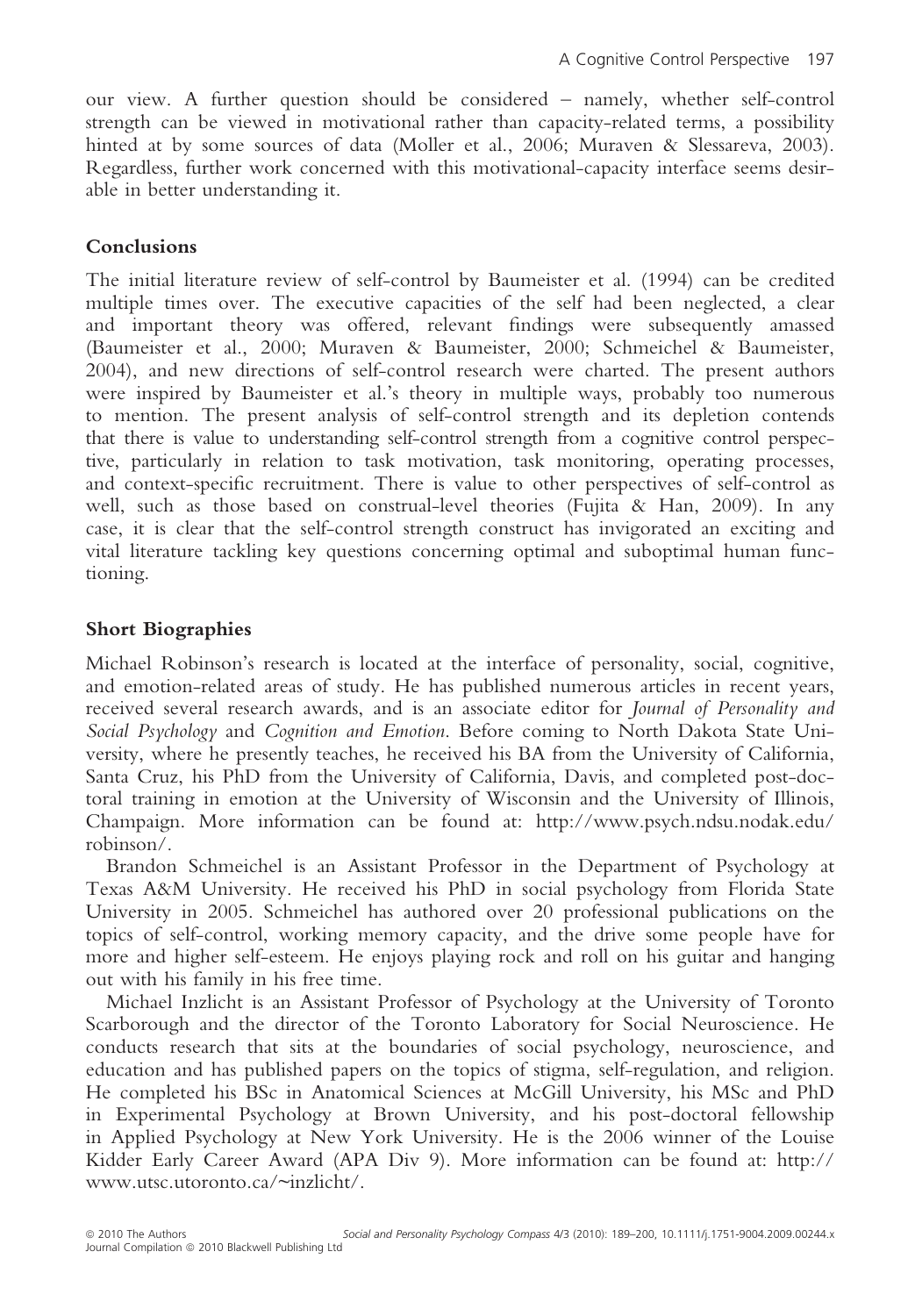#### Endnote

\* Correspondence address: Michael Robinson, Psychology (NDSU Department 2765), PO Box 6050, Fargo, ND 58108-6050, USA. Email: Michael.D.Robinson@ndsu.edu

#### References

- Ackerman, P. L. (1987). Individual differences in skill learning: An integration of psychometric and information processing perspectives. Psychological Bulletin, 102, 3–27.
- Anderson, C. A., Berkowitz, L., Donnerstein, E., Huesmann, L. R., Johnson, J. D., Linz, D., et al. (2003). The influence of media violence on youth. Psychological Science in the Public Interest, 4, 81-110.
- Bargh, J. A. (1997). The automaticity of everyday life. In R. S. Wyer (Ed.), Advances in Social Cognition (Vol. 10, pp. 1-61). New York: Lawrence Erlbaum Associates.
- Bargh, J. A., & Chartrand, T. L. (1999). The unbearable automaticity of being. American Psychologist, 54, 462–479.
- Baumeister, R. F., Heatherton, T. F., & Tice, D. M. (1994). Losing Control: How and Why People Fail at Self-Regulation. San Diego, CA: Academic Press.
- Baumeister, R. F., Muraven, M., & Tice, D. M. (2000). Ego depletion: A resource model of volition, self-regulation, and controlled processing. Social Cognition, 18, 130–150.
- Baumeister, R. F., & Vohs, K. D. (2004). Handbook of Self-Regulation: Research, Theory, and Applications. New York: Guilford Press.
- Baumeister, R. F., & Vohs, K. D. (2007). Self-regulation, ego depletion, and motivation. Social and Personality Psychology Compass, 1, 115–128.
- Brown, K. W., & Ryan, R. M. (2003). The benefits of being present: Mindfulness and its role in psychological well-being. Journal of Personality and Social Psychology, 84, 822–848.
- Bushman, B. J., & Anderson, C. A. (2001). Media violence and the American public: Scientific facts versus media misinformation. American Psychologist, 56, 477–489.
- Collins, A. M., & Loftus, E. F. (1975). A spreading-activation theory of semantic processing. Psychological Review, 82, 407–428.
- Compton, R. J., Arnstein, D., Freedman, G., Dainer-Best, J., Liss, A., & Robinson, M. D. (2009). Post-error slowing and neural markers of error detection predict daily coping with stress. Manuscript submitted for publication.
- Compton, R. J., Robinson, M. D., Ode, S., Quandt, L. C., Fineman, S. L., & Carp, J. (2008). Error-monitoring ability predicts daily stress regulation. Psychological Science, 19, 702–708.
- DeWall, C. N., Baumeister, R. F., Stillman, T. F., & Gailliot, M. T. (2007). Violence restrained: Effects of selfregulation and its depletion on aggression. Journal of Experimental Social Psychology, 43, 62–76.
- Duncan, S., & Barrett, L. F. (2007). Affect is a form of cognition: A neurobiological analysis. Cognition and Emotion, 21, 1184–1211.
- Eagly, A. H., & Steffen, V. J. (1986). Gender and aggressive behavior: A meta-analytic review of the social psychological literature. Psychological Bulletin, 100, 309–330.
- Eisenberger, N. I., Lieberman, M. D., & Williams, K. D. (2003). Does rejection hurt? An fMRI study of social exclusion. Science, 302, 290–292.
- Falkenstein, M., Hoormann, J., Christ, S., & Hohnsbein, J. (2000). ERP components on reaction errors and their functional significance: A tutorial. Biological Psychology, 51, 87–107.
- Ferguson, M. J., Hassin, R., & Bargh, J. A. (2008). Implicit motivation: Past, present, and future. In J. Y. Shah & W. L. Gardner (Eds.), Handbook of Motivation Science (pp. 150-166). New York: Guilford Press.
- Freud, S. (1957). The unconscious. In J. Strachey (Ed. and Trans.), The Standard Edition of the Complete Psychological Works of Sigmund Freud (Vol. 14, pp. 159–215). London: Hogarth Press. (original work published 1915)
- Fujita, K., & Han, H. A. (2009). Moving beyond deliberative control of impulses: The effect of construal levels on evaluative associations in self-control conflicts. Psychological Science, 20, 799-804.
- Gailliot, M. T., Baumeister, R. F., DeWall, C. N., Maner, J. K., Plant, E. A., Tice, D. M., et al. (2007). Self-control relies on glucose as a limited energy source: Willpower is more than a metaphor. Journal of Personality and Social Psychology, 92, 325-336.
- Gehring, W. J., & Knight, R. T. (2000). Prefrontal-cingulate interactions in action monitoring. Nature Neuroscience, 3, 516–520.
- Goldberg, E. (2001). The Executive Brain: Frontal Lobes and the Civilized Mind. New York: Oxford University Press.
- Greenwald, A. G., McGhee, D. E., & Schwartz, J. L. K. (1998). Measuring individual differences in implicit cognition: The implicit association test. Journal of Personality and Social Psychology, 74, 1464–1480.
- Hajcak, G., Moser, J. S., Yeung, N., & Simons, R. F. (2005). On the ERN and the significance of errors. Psychophysiology, 42, 151–160.
- Higgins, E. T., & Bargh, J. A. (1987). Social cognition and social perception. Annual Review of Psychology, 38, 369-425.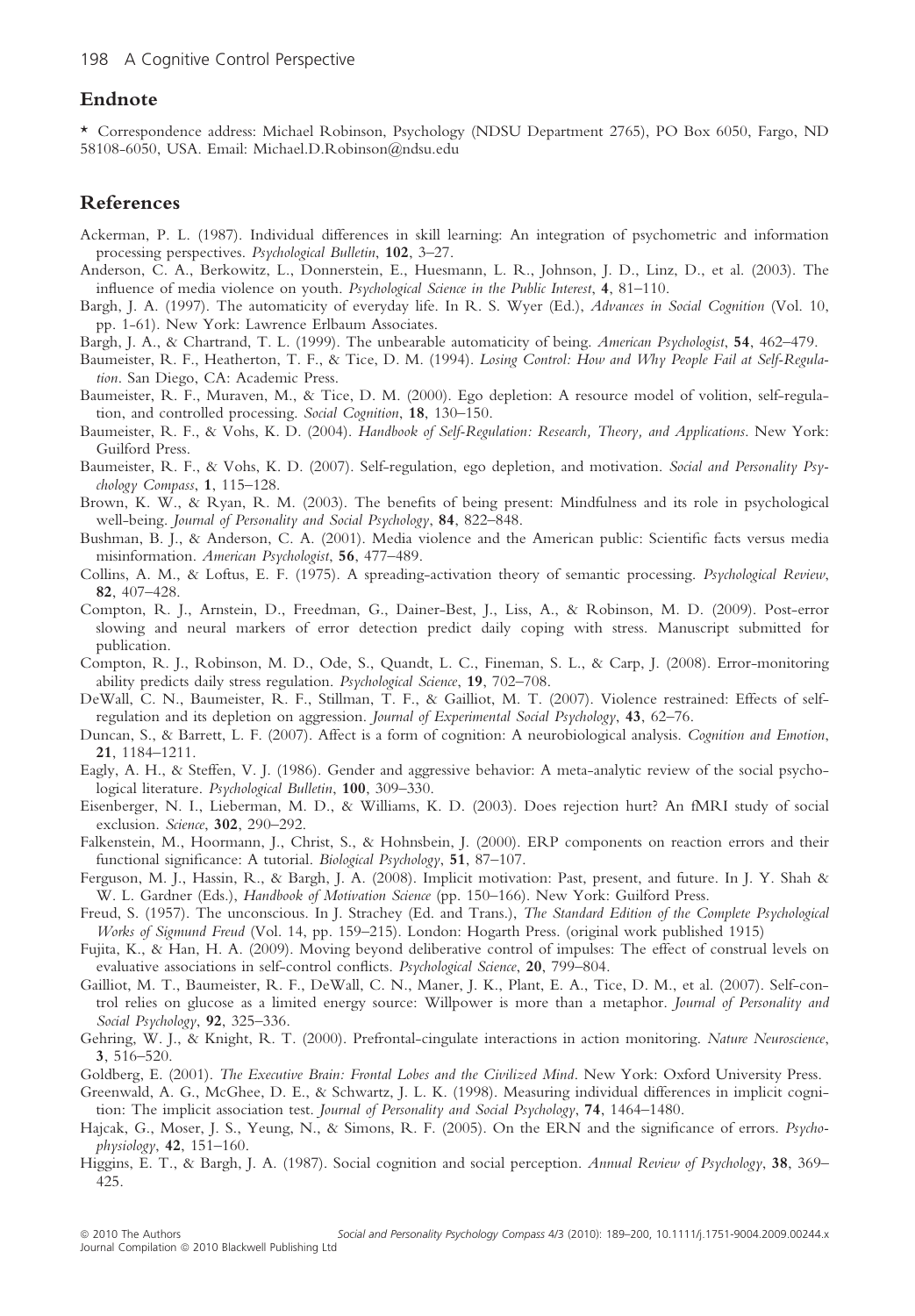- Hirsh, J. B., & Inzlicht, M. (in press). Error-related negativity predicts academic performance. Psychophysiology, 46,  $1 - 5$ .
- Holroyd, C. B., & Coles, M. G. H. (2002). The neural basis of human error processing: Reinforcement learning, dopamine, and the error-related negativity. Psychological Review, 109, 679–709.
- Inzlicht, M., & Gutsell, J. N. (2007). Running on empty: Neural signals for self-control failure. Psychological Science, 18, 933–937.
- Inzlicht, M., McKay, L., & Aronson, J. (2006). Stigma as ego depletion: How being the target of prejudice affects self-control. Psychological Science, 17, 262-269.
- James, W. (1890). The Principles of Psychology. New York: Henry Holt and Company.
- Jostmann, N. B., & Koole, S. L. (2006). On the waxing and waning of working memory: Action orientation moderates the impact of demanding relationship primes on working memory capacity. Personality and Social Psychology Bulletin, 32, 1716–1728.
- Jostmann, N. B., & Koole, S. L. (2007). On the self-regulation of cognitive control: Action orientation moderates the impact of high demands in Stroop interference tasks. Journal of Experimental Psychology: General, 136, 593–609.
- Kerns, J. G. (2006). Anterior cingulate and prefrontal cortex activity in an fMRI study of trial-to-trial adjustments on the Simon task. Neuroimage, 33, 399–405.
- Kerns, J. G., Cohen, J. D., MacDonald, A. W., Cho, R. Y., Stenger, V. A., & Carter, C. S. (2004). Anterior cingulate conflict monitoring and adjustments in control. Science, 303, 1023–1026.
- Knight, R. T., & Stuss, D. T. (2002). Prefrontal cortex: The present and the future. In D. T. Stuss & R. T. Knight (Eds.), Principles of Frontal Lobe Function (pp. 573–597). New York: Oxford University Press.
- Kuhl, J. (2000). A functional-design approach to motivation and self-regulation: The dynamics of personality systems and interactions. In M. Boekaerts, P. R. Pintrich & M. Zeidner (Eds.), Handbook of Self-Regulation (pp. 111–169). San Diego, CA: Academic Press.
- Lieberman, M. D., & Eisenberger, N. I. (2005). Conflict and habit: A social cognitive neuroscience approach to the self. In A. Tesser, J. V. Wood & D. A. Stapel (Eds.), On Building, Defending and Regulating the Self: A Psychological Perspective (pp. 77–102). New York: Psychology Press.
- MacLeod, C. M. (1991). Half a century of research on the Stroop effect: An integrative review. Psychological Bulletin, 109, 163-203.
- Martijn, C., Alberts, H., Merckelbach, H., Havermans, R., Huijts, A., & De Vries, N. K. (2007). Overcoming ego-depletion: The influence of exemplar priming on self-control performance. European Journal of Social Psychology, 37, 231–238.
- Mauss, I. B., Evers, C., Wilhelm, F. H., & Gross, J. J. (2005). How to bite your tongue without blowing your top: Implicit evaluation of emotion regulation predicts affective responding to anger provocation. Personality and Social Psychology Bulletin, 32, 589-602.
- McClure, S. M., Botvinick, M. M., Yeung, N., Greene, J. D., & Cohen, J. D. (2007). Conflict monitoring in cognition-emotion interactions. In J. J. Gross (Ed.), Handbook of Emotion Regulation (pp. 204–226). New York: Guilford Press.
- Meier, B. P., & Robinson, M. D. (2004). Does quick to blame mean quick to anger?: The role of agreeableness in dissociating blame and anger. Personality and Social Psychology Bulletin, 30, 856–867.
- Meier, B. P., Robinson, M. D., & Wilkowski, B. M. (2006). Turning the other cheek: Agreeableness and the regulation of aggression-related primes. Psychological Science, 17, 136–142.
- Meier, B. P., Wilkowski, B. M., & Robinson, M. D. (2008). Bringing out the agreeableness in everyone: Using a cognitive self-regulation model to reduce aggression. Journal of Experimental Social Psychology, 44, 1383–1387.
- Miller, E. K., & Cohen, J. D. (2001). An integrative theory of prefrontal cortex function. Annual Review of Neuroscience, 24, 167–202.
- Moeller, S. K., & Robinson, M. D. (in press). Sex differences in implicit punishment sensitivity: Evidence from two cognitive paradigms. Personality and Individual Differences.
- Moller, A. C., Deci, E. L., & Ryan, R. M. (2006). Choice and ego-depletion: The moderating role of autonomy. Personality and Social Psychology Bulletin, 32, 1024-1036.
- Muraven, M., & Baumeister, R. F. (2000). Self-regulation and depletion of limited resources: Does self-control resemble a muscle? Psychological Bulletin, 126, 247–259.
- Muraven, M., Gagne, M., & Rosman, H. (2008). Helpful self-control: Autonomy support, vitality, and depletion. Journal of Experimental Social Psychology, 44, 573–585.
- Muraven, M., Shmueli, D., & Burkley, E. (2006). Conserving self-control strength. Journal of Personality and Social Psychology, 91, 524–537.
- Muraven, M., & Slessareva, E. (2003). Mechanisms of self-control failure: Motivation and limited resources. Personality and Social Psychology Bulletin, 29, 894–906.
- Navon, D. (1984). Resources a theoretical soup stone? Psychological Review, 91, 216–234.
- Pashler, H. (1998). Attention. Hove, England: Psychology Press.
- Patterson, C. M., & Newman, J. P. (1993). Reflectivity and learning from aversive events: Toward a psychological mechanism for the syndromes of disinhibition. *Psychological Review*, **100**, 716–736.